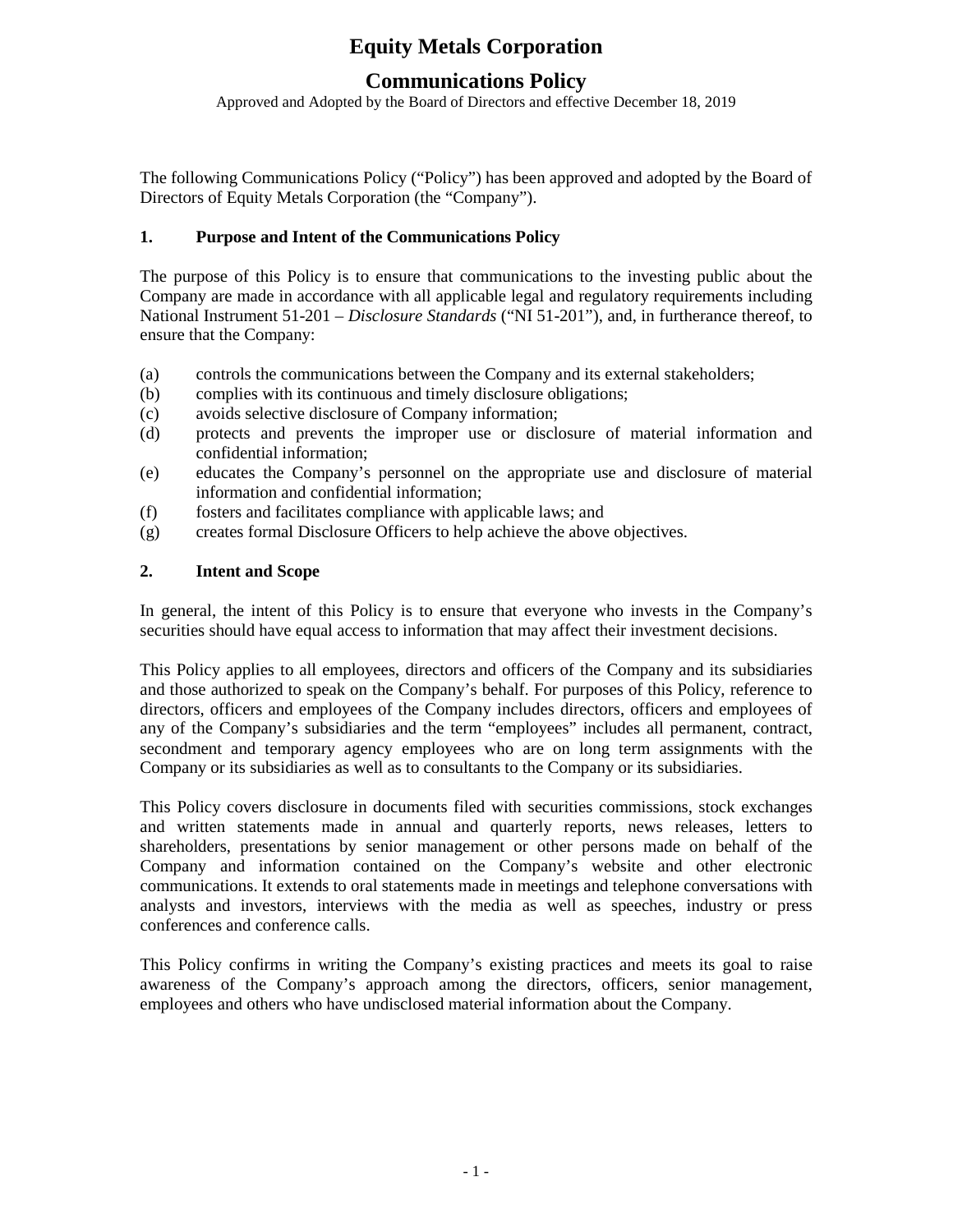## **Communications Policy**

Approved and Adopted by the Board of Directors and effective December 18, 2019

#### **Guidelines and Procedures**

## **2.1 Disclosure Officers**

The officers of the Company responsible for overseeing compliance with this Policy (the "Disclosure Officers") are the Chair, the Chief Executive Officer, Chief Financial Officer, Vice President Exploration and Corporate Secretary.

The Disclosure Officers have the responsibility to:

- (a) update this Policy regularly, including to take account of new developments and standards of practice;
- (b) monitor the effectiveness of and compliance with this Policy;
- (c) educate the Company's directors, officers and employees about the matters covered by this Policy;
- (d) review and authorize all written, electronic and oral disclosure before it is publicly disclosed;
- (e) monitor the Company's website;
- (f) meet as needed, but at least once every year, to discuss drafting responsibilities for public documents and to identify any areas of particular risk and sensitivity that require special care; and
- (g) document, monitor and evaluate the disclosure controls and procedures and internal controls and procedures for financial reporting of the Company.

The Disclosure Officers are responsible for determining whether information is material, the timely disclosure of material information in accordance with securities laws, monitoring compliance with this Policy and overseeing the disclosure controls, procedures and practices of the Company.

In addition, the Disclosure Officers must report to the Audit Committee any significant changes in the Company's internal controls and procedures for financial reporting or in factors that could affect such controls and procedures including corrective actions taken. The Disclosure Officers must present the Audit Committee with the formal disclosure controls and procedures and internal controls and procedures once they are in place.

Everyone to whom this Policy applies must be instructed to notify a Disclosure Officer as soon as material developments occur. The Disclosure Officers should report to the Audit Committee or the Board of Directors on any significant issues arising under this Policy, including circumstances where there is a serious occurrence of selective disclosure.

#### **2.2 Principles of Disclosure of Material Information**

The Company is subject to continuous disclosure and reporting obligations under Canadian securities laws. These obligations require the Company to disclose certain information at specified intervals and on the occurrence of certain events. In addition, under the rules of the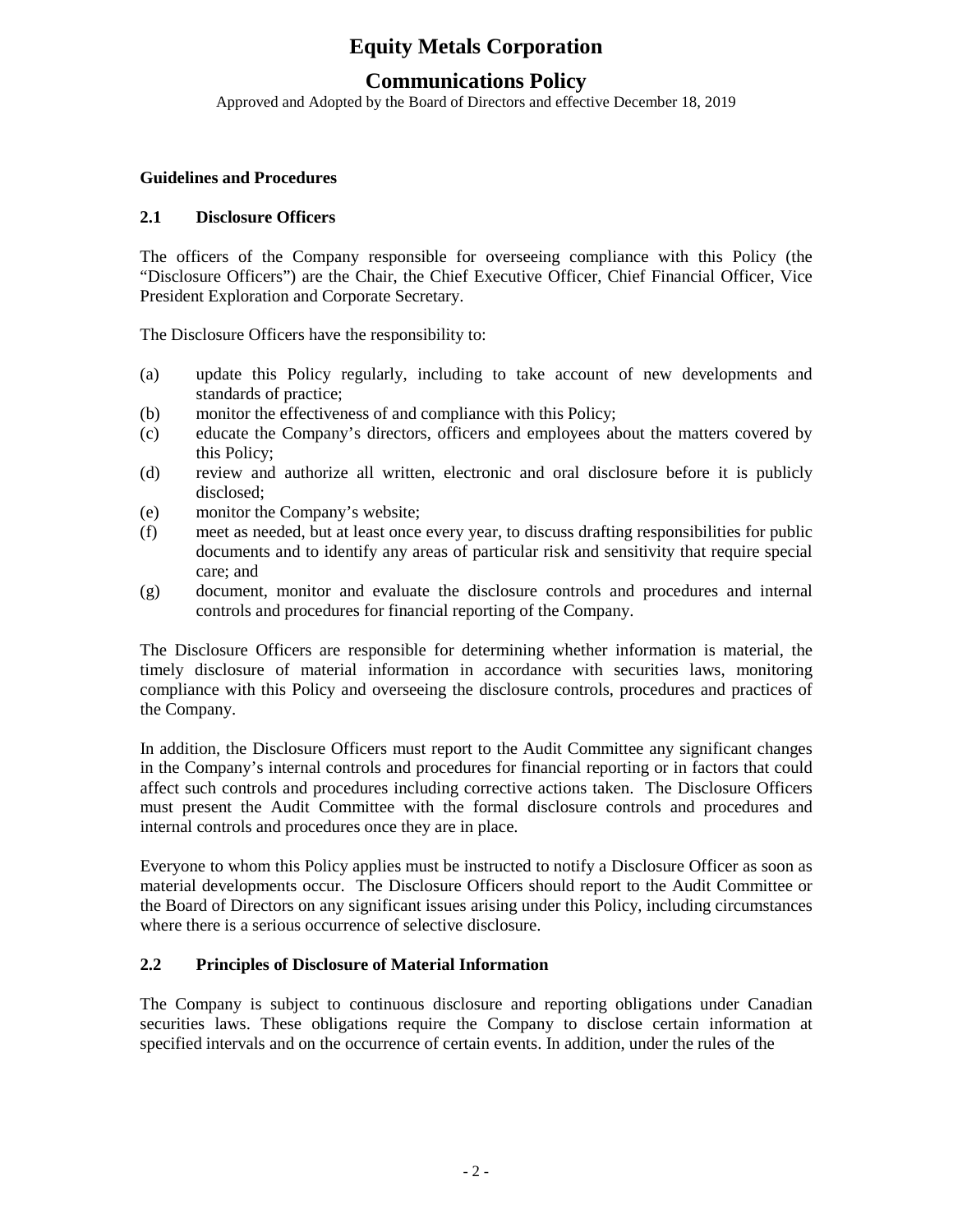## **Communications Policy**

Approved and Adopted by the Board of Directors and effective December 18, 2019

exchange on which the Company's shares are traded (the "Exchange"), the Company is required, subject to certain exceptions, to disclose promptly to the public any material information regarding the Company.

Material information about the Company is any information relating to the business and affairs of the Company that affects, or would reasonably be expected to have a significantly effect on, the market price or value of the Company's securities. The determination of whether information is material is subjective. The list of events set forth in Appendix "A", although not exhaustive, should be considered in making the determination of whether information is material.

When determining whether or not information is material, the following principles must be applied:

- (a) the nature of the information, the volatility and liquidity of the Company's securities and prevailing market conditions will impact on materiality;
- (b) material information cannot be made immaterial by breaking it into smaller pieces;
- (c) the determination of whether or not information is material often involves the exercise of difficult business judgments based on experience; and
- (d) if there is any doubt about whether or not information is material, the Company must err on the side of caution and the information must be publicly disclosed.

#### *2.2.1 Method and Content of Disclosure of Material Information*

At all times, the Company shall act to disclose material information in accordance with all applicable securities laws, rules and regulations, and in accordance with this Policy. Without limiting the foregoing obligations, the following are the basic principles for disclosure of material information by the Company:

(a) News Releases. The Company shall disclose all material information as soon as practicable after the event giving rise to the material information has occurred. All material information shall be disclosed via news release, using a news service approved by the Exchange. The news release shall include sufficient information to enable external stakeholders to understand the nature and timing of the event giving rise to the material information as well as to allow such stakeholders to make an informed assessment of the effect of the material information on the market price of the Company's securities.

All news releases announcing material information must be approved by at least one of the Disclosure Officers. If the Exchange is open for trading at the time of a proposed announcement of material information, prior notice of the news release must be provided to the market surveillance/regulation department of the Exchange to enable a trading halt, if deemed necessary by the Exchange. If such news release is issued outside of trading hours, market surveillance must be notified before the market opens.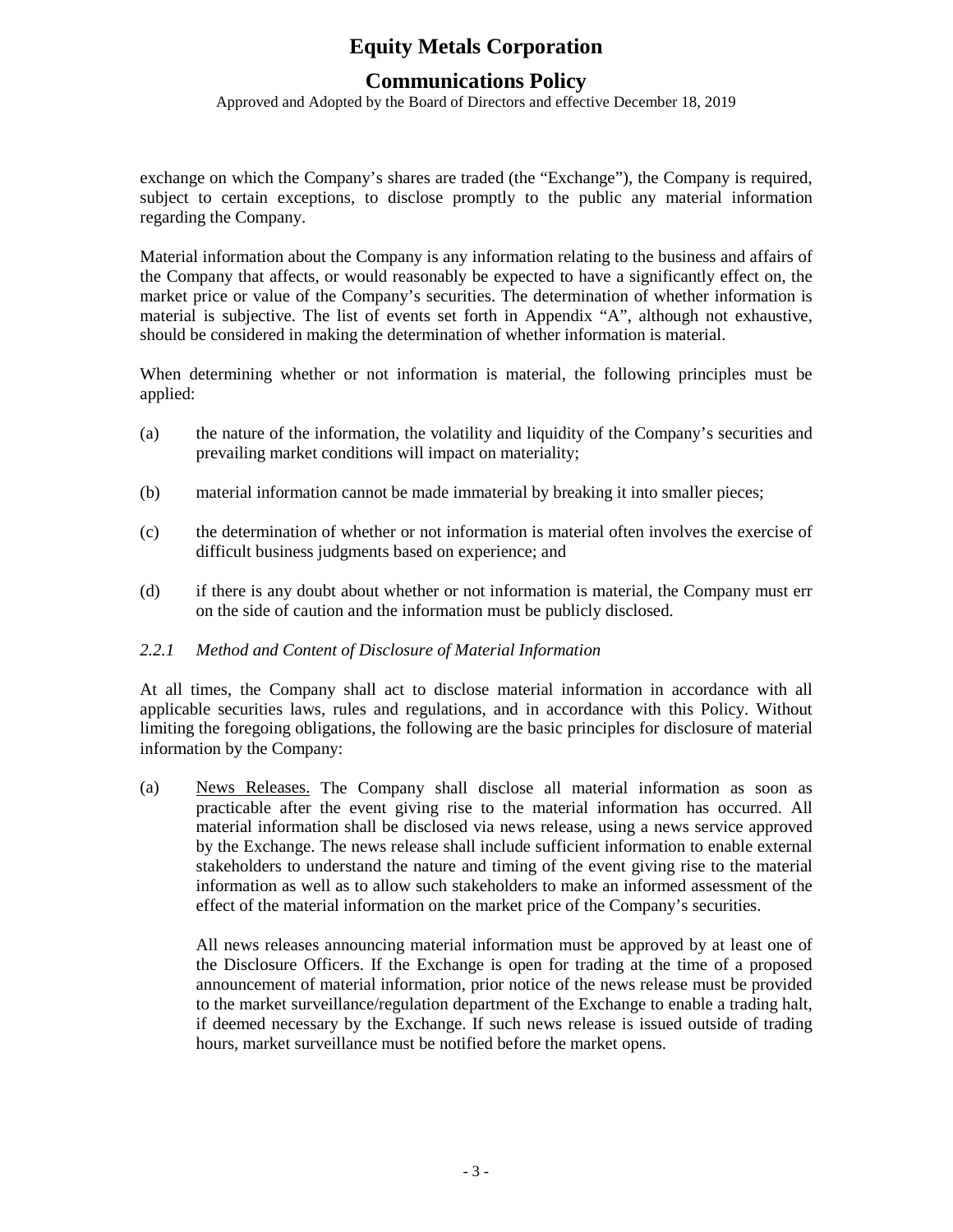## **Communications Policy**

Approved and Adopted by the Board of Directors and effective December 18, 2019

News releases are to be posted on the Company's website promptly after release over the news wire. The news release page of the website shall include a notice that advises the reader that the information posted was accurate at the time of posting, but may be superseded by subsequent news releases.

(b) Material Changes. Where a material change has occurred in the affairs of the Company, the Company will immediately issue and file a news release disclosing the nature and substance of the material change, followed by a material change report filed within ten days of the date on which the material change occurred. In certain circumstances, the Disclosure Officers may determine that such disclosure would be unduly detrimental to the Company's interests (for example if release of the information would prejudice negotiations in a corporate transaction), in which case the Company will immediately file a confidential material change report, and may otherwise keep news of the material change confidential until the Disclosure Officers determine that it is appropriate to publicly disclose it, or the Company is compelled to disclose it under applicable continuous disclosure obligations. The Company shall periodically (at least every ten days) review its decision to keep any material information confidential to assess whether disclosure continues to be unduly detrimental to the Company (also see Section 3.14, "Rumours"). If the Company decides to continue keeping the material information confidential, it will apprise any applicable regulators of that fact.

#### (c) General

- (i) Unless otherwise directed by the Disclosure Officers, the Company will publicly disclose material information first before selectively disclosing it to any person (such as an interview with an analyst or in a telephone conversation with an investor), unless disclosing such information to such person prior to public dissemination is "in the necessary course of business" (see NI 51-102). Consultation with the Company's legal counsel is recommended before making selective disclosure "in the necessary course of business".
- (ii) If previously undisclosed material information has been inadvertently selectively disclosed to an analyst or any other person and such disclosure has not been made "in the necessary course of business", such material information must be broadly disclosed immediately via news release and the Exchange should be immediately contacted and consulted regarding a possible halt in trading until such news release is issued. Pending the issuance of such news release, the Company should also advise those parties who have knowledge of the undisclosed material information that it is material and that it has not been generally disclosed.
- (iii) Disclosure must be corrected promptly if the Company subsequently learns that earlier disclosure by the Company contained a material error at the time it was disclosed.
- (iv) Subject to any further direction of the Company's Audit Committee, any material information that includes financial information extracted or derived from the Company's annual and interim unaudited financial statements must be reviewed and approved by the Company's Audit Committee prior to its dissemination.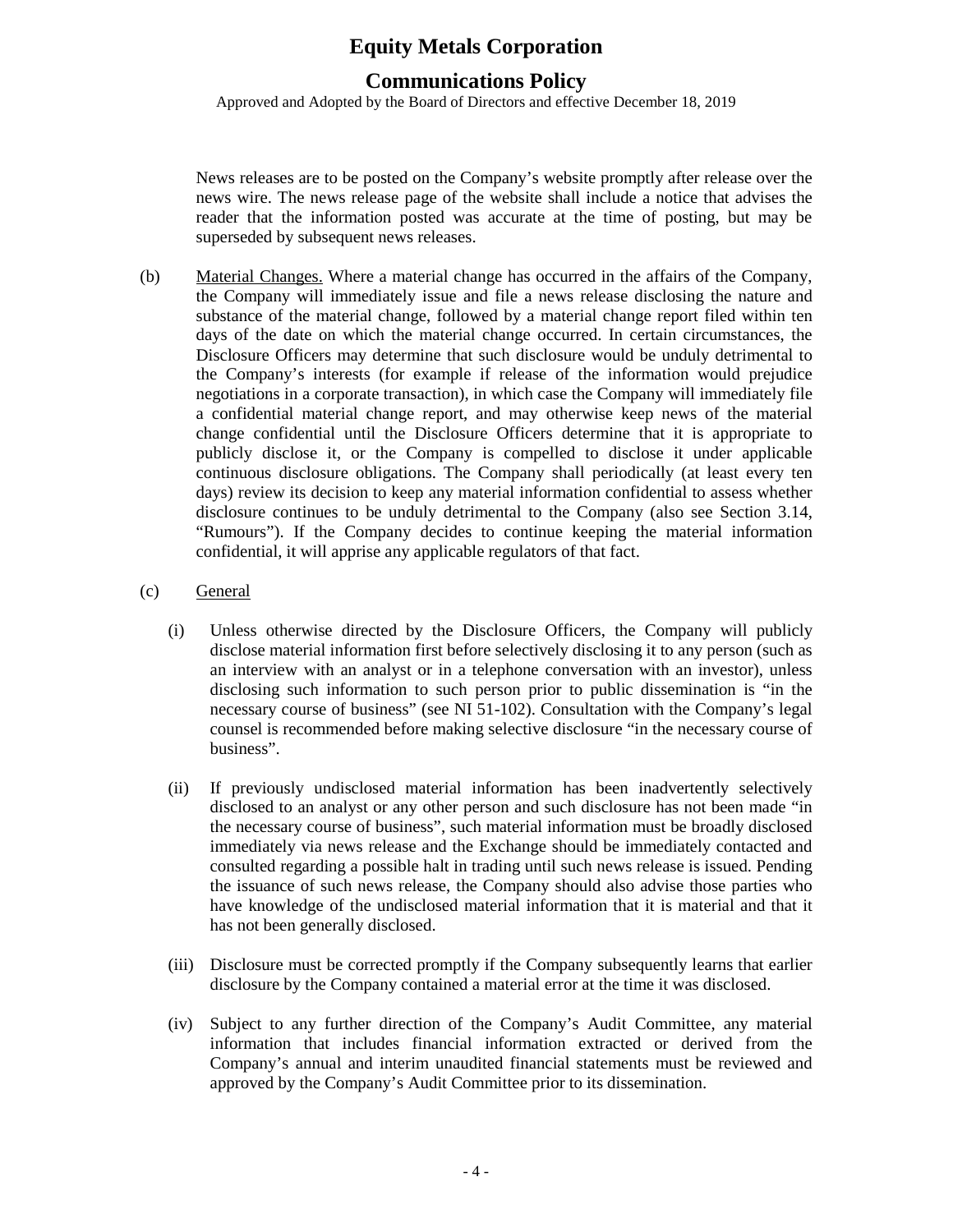## **Communications Policy**

Approved and Adopted by the Board of Directors and effective December 18, 2019

## *2.2.2 Responsibility for Disclosure of Material Information*

The Disclosure Officers shall have responsibility for the disclosure of material information. These individuals have responsibility for the disclosure of material information because, by virtue of their positions within the Company:

- (a) they are completely familiar with the operations of the Company;
- (b) they are continuously up-to-date on pending material developments within the Company; and
- (c) they have sufficient understanding of the disclosure rules to enable them to determine whether information is material and hence requires disclosure.

The Disclosure Officers shall be designated spokespersons for the Company and are the only individuals authorized to communicate with the investment community, regulators, the media or other stakeholders regarding the information disclosed by the Company. By establishing this restriction, the Company ensures that:

- (d) a consistent message is delivered to external stakeholders regarding Company matters;
- (e) only information authorized to be disclosed to external stakeholders is disclosed; and
- (f) selective disclosure of material information is avoided.

A Disclosure Officer may, from time to time, designate other suitably qualified individuals within the Company to speak on behalf of the Company or to respond to specific inquiries. However, without such explicit designation, external communication is restricted to the Disclosure Officers.

Where a news release contains information based on the Company's financial statements prior to the release of such statements, such news release should first be reviewed by the CFO and the Audit Committee.

## *2.2.3 Contacts with Analysts, Investors and the Media*

Disclosure in individual or group meetings does not constitute adequate disclosure of information that is considered material non-public information. If the Company intends to announce material information at an analyst or shareholder meeting or a press conference or conference call, the announcement must be preceded by a news release.

The Company recognizes that analysts are important conduits for disseminating corporate information to the investing public and that analysts play a key role in interpreting and clarifying existing public data and in providing investors with background information and details that cannot practically be put in public documents. The Company also recognizes that meetings with significant investors are an important element of the Company's investor relations program. The Company will meet with analysts and investors on an individual or small group basis as needed and will initiate contacts or respond to analyst and investor calls in a timely, consistent and accurate fashion in accordance with this Policy.

The Company will provide only non-material information through individual and group meetings and at industry conferences, in addition to publicly disclosed information, recognizing that an analyst or investor may construct this information into a mosaic that could result in material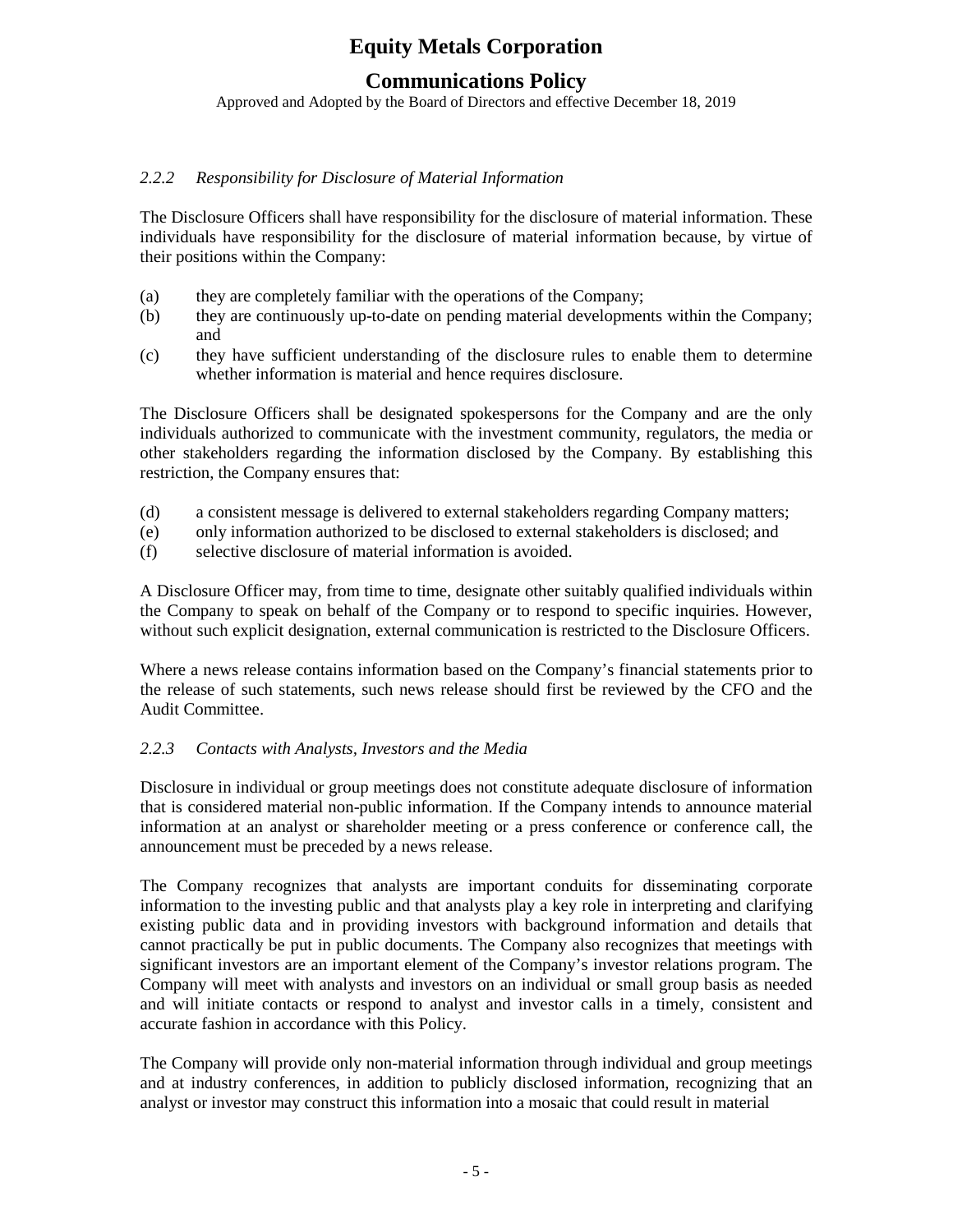## **Communications Policy**

Approved and Adopted by the Board of Directors and effective December 18, 2019

information. The Company will, upon request, provide the same sort of detailed, non-material information to other investors or the media that it has provided to analysts and significant investors. As much as possible, all meetings with investors or analysts, or groups thereof, should be attended by two or more Company representatives, at least one of whom shall be a designated spokesperson for the Company. Where practical, a debriefing will be held after these meetings and, if such debriefing uncovers selective disclosure of previously undisclosed material information, it will be handled in accordance with the specific requirements outlined in Section  $3.2.2(c)(ii)$ .

## **2.3 Trading Restrictions**

It is illegal for anyone to purchase or sell securities of any public company with knowledge of material information affecting that company that has not been publicly disclosed. Except "in the necessary course of business", it is also illegal for anyone to inform any other person of material non-public information.

The Company has adopted a Securities Trading Policy, which prohibits officers, directors and other insiders of the Company (collectively, "Insiders") and employees from trading in securities of the Company (including exercising stock options) while they have knowledge of undisclosed material information about the Company or when a "blackout period" has been instituted by the Company (see Section 3.4, "Blackout Periods").

For further information on the Company's policy with respect to trading restrictions and blackout periods, see below and refer to the Company's Securities Trading Policy and Section 3.4 of this Policy.

Insiders, employees and consultants with knowledge of confidential or material information about the Company or counter-parties in negotiations of material potential transactions, are prohibited from trading securities in the Company or any counter-party until the information has been fully disclosed and a reasonable period of time has passed for the information to be widely disseminated.

Other trading blackout periods may be prescribed from time to time as a result of special circumstances relating to the Company during which Insiders, employees or consultants of the Company will be precluded from trading in securities of the Company. All persons with knowledge of special circumstances should be covered by the blackout and may include external advisors such as legal counsel, investment bankers and counter-parties in negotiations of material potential transactions. Blackout periods imposed on the Company employees generally will also apply to the Company's directors and officers. Applicable laws will be complied with in determining and implementing blackout periods associated with the Company's benefit plans. The Disclosure Officers are designated to monitor trading in the Company's securities by directors, officers and employees of the Company who routinely know of undisclosed material information. Such directors, officers and employees must obtain the approval of a Disclosure Officer before the purchase or sale of any the Company's securities. A Disclosure Officer is subject to these same requirements but must obtain the approval of the Information Officer under the Company's Securities Trading Policy before purchasing or selling any of the Company's securities.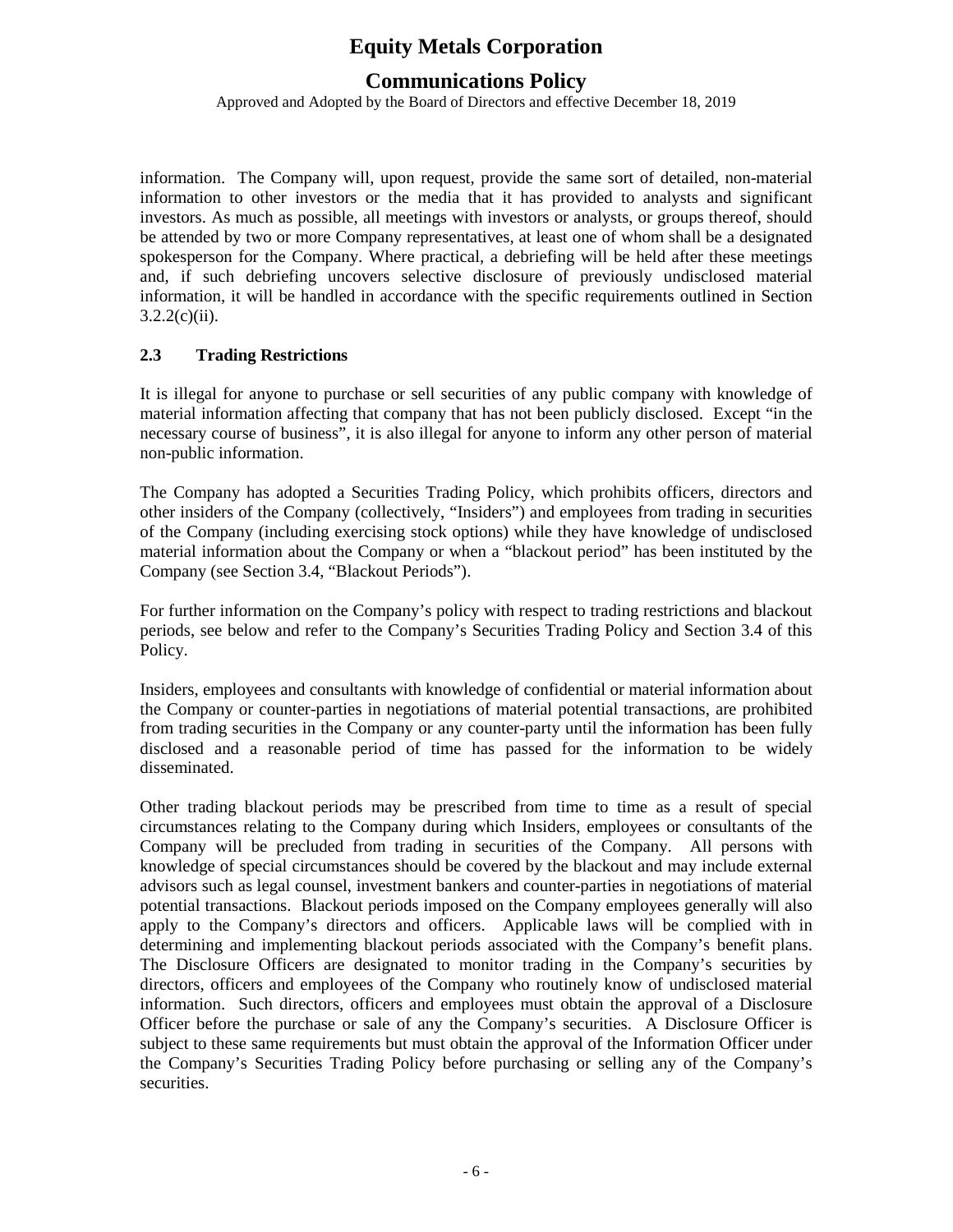## **Communications Policy**

Approved and Adopted by the Board of Directors and effective December 18, 2019

Insiders, employees and consultants of the Company who routinely know of undisclosed material information shall not purchase or sell the Company's securities with the intention of reselling or buying back in a relatively short period of time in the expectation of a rise or fall in the market price of the securities (as distinguished from purchasing or selling securities as part of a long term investment program). Insiders and employees of the Company shall not, at any time, sell the Company's securities short or buy or sell call or put options or other derivatives in respect of the Company's securities.

Immediately after becoming an insider and immediately following the purchase or sale of securities of the Company, an insider must complete and file all insider reports required by the securities regulators.

## **2.4 Blackout Periods**

In addition to the provisions of Section 3.3 and in order to avoid the potential for selective disclosure or even the perception or appearance of selective disclosure, the Company or the Disclosure Officers may institute "blackout periods" from time to time when trading (including the exercise of stock options) by Insiders, employees and consultants should not take place. For example, a blackout period may surround the release of drill results from an exploration program, a corporate restructuring or other material change.

Where appropriate and feasible, the Disclosure Officers shall institute a blackout period in advance of the disclosure of a material change. The duration of any particular blackout period shall be determined by the Disclosure Officers given the particular circumstances of the material change. Generally, the blackout period in respect of material information begins on the day of the announcement and ends at the end of the business day after the day of the announcement. Where reasonable in the circumstances, a blackout period in respect of a material change shall commence two trading days prior to the disclosure of a material change by press release and shall continue until the commencement of the second trading day following the dissemination of such press release**.**

Insiders and employees may apply to a Disclosure Officer for approval to trade in the Company's securities during the blackout period.

The Company will observe a quarterly blackout period, during which it will not initiate any meetings or telephone contacts with analysts and investors and no discussion on earnings will take place, except to respond to unsolicited inquiries of a factual nature. Such a blackout period will generally commence 5 business days before the announcement of the financial results for the end of each fiscal quarter of the Company and ending at the end of the business day after the day of the announcement of the financial results for the quarter and, in respect of the fourth quarter, the financial results for the year. This blackout period does not preclude responding to inquiries concerning publicly available or non-material information.

## **2.5 Quiet Periods**

The Disclosure Officers or the Company may determine that it is appropriate for the Company to observe "quiet periods", during which time comments with respect to the Company's current operations or expected results will not be provided to analysts, investors or other market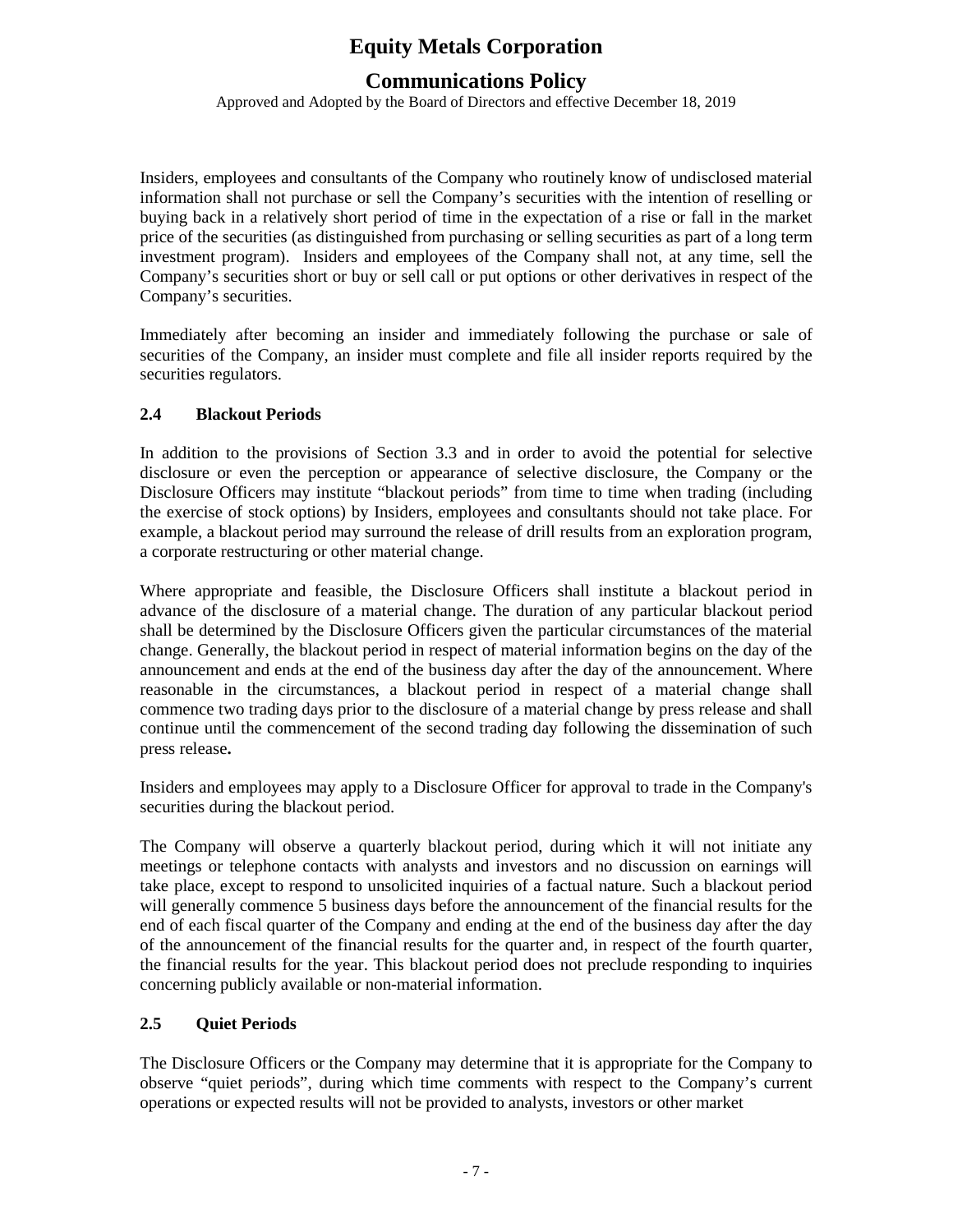## **Communications Policy**

Approved and Adopted by the Board of Directors and effective December 18, 2019

professionals. This is in order to avoid the potential for improper selective disclosure or even the perception or appearance of improper selective disclosure. For example, a "quiet period" might run between the end of a drill program and one trading day after the release of the drill results. The Company need not stop all communications with analysts or investors during the "quiet period". However, communications should be limited to responding to inquiries concerning publicly available or non-material information.

## **2.6 No Grant of Stock Options**

When undisclosed material information exists, it is not appropriate for the Company to grant stock options (even if the recipient of such options is not aware of the undisclosed material information), except in circumstances where such grants are specifically permitted by the rules of the Exchange.

## **2.7 Forward-Looking Information**

Should the Company elect to disclose forward-looking information ("FLI") in continuous disclosure documents, speeches, conference calls or news releases, the following guidelines will be observed:

- (a) the information, if deemed material, will be broadly disseminated via news release, in accordance with this Policy.
- (b) the information will be clearly identified as forward-looking.
- (c) the Company will identify all material factors and assumptions used in the preparation of FLI.
- (d) the information must be accompanied by a statement that identifies, in very specific terms, the risks and uncertainties that may cause the actual results to differ materially from those projected in the statement.
- (e) the information must be accompanied by a statement that disclaims the Company's intention or obligation to update or revise the FLI, whether as a result of new information, future events or otherwise. Notwithstanding this disclaimer, should subsequent events prove past statements to be materially off target, the Company may choose to issue a news release explaining the reasons for the difference in accordance with the Company's past practice in these matters.
- (f) the Disclosure Officers must obtain the approval of the Board of Directors or Audit Committee before issuing a news release containing FLI which is based on or derived from financial statements that have not been released.

#### **2.8 Reviewing Analyst Draft Reports and Models**

The Company may review, when possible, analysts' draft research reports or models for the purpose of pointing out errors in fact based on publicly disclosed information. The Company will limit its comments to identifying publicly disclosed factual information that may affect an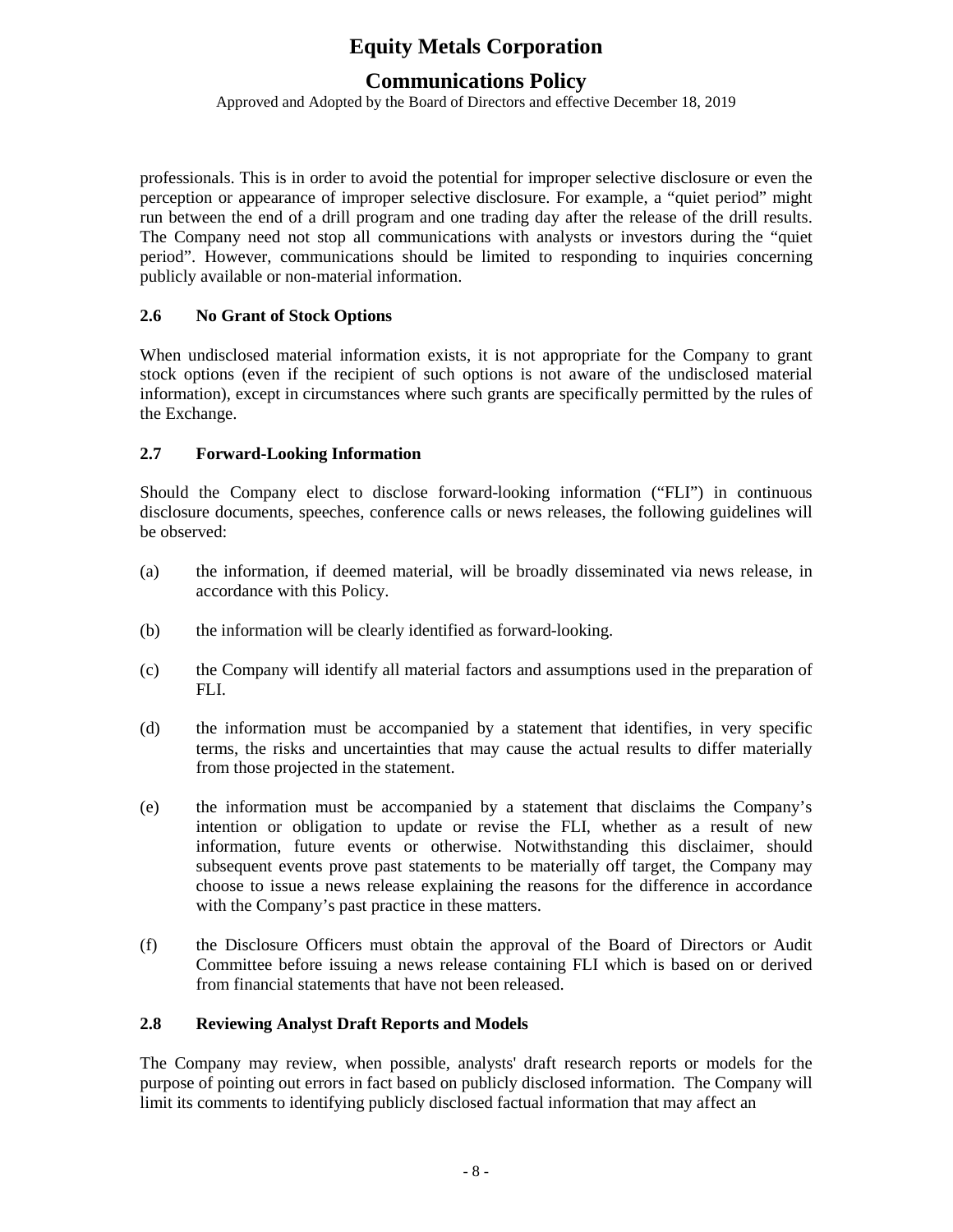## **Communications Policy**

Approved and Adopted by the Board of Directors and effective December 18, 2019

analyst's model or to pointing out inaccuracies or omissions with reference to publicly available information about the Company. The Company will not confirm, or attempt to influence, an analyst's opinions or conclusions and will not express comfort with the analyst's model and earnings estimates. In order to avoid appearing to "endorse" an analyst's report or model, when providing comments, the Company will indicate that the report or model was reviewed only for factual accuracy.

## **2.9 Distributing Analyst Reports**

The Company regards analyst reports as proprietary information belonging to the analyst's firm that the Company does not endorse, nor wish to appear to endorse. As re-circulating a report by an analyst may be viewed as an endorsement by the Company of the report, the Company will not provide analyst reports through any means, including posting such information on its website, to persons outside of the Company. The Company may post on its website a complete list, regardless of the recommendation, of all the investment firms and analysts who provide research coverage on the Company. If provided, however, such list will not include links to the analysts' or any other third party websites or publications.

## **2.10 Conference Calls**

Conference calls may be held where deemed appropriate by the Disclosure Officers for quarterly earnings and major corporate developments, whereby discussion of key aspects is accessible simultaneously to all interested parties, some as participants by phone and others in a listen-only mode by phone or by webcast on the website. The call will be preceded by a news release containing all relevant material information. Conference calls about corporate developments and other material information will be scheduled outside trading hours where possible, to avoid or minimize the risk of selective disclosure. At the beginning of the call, a Company spokesperson will provide appropriate cautionary language with respect to any FLI and direct participants to publicly available documents containing a full discussion of the risks and uncertainties.

The Company will provide advance notice of the conference call or webcast by issuing a news release announcing the nature of the information to be discussed on the call, the date and time of the call and providing information on how interested parties may access the call or webcast. In addition, the Company may send invitations to analysts, institutional investors, the media and others invited to participate. Any non-material supplemental information provided to participants will also be posted to the website for others to view. A tape recording of the conference call and/or an archived audio webcast on the Internet may be made available following the call for a period of time deemed appropriate by the Disclosure Officers.

Promptly after the conference call, the Disclosure Officers will discuss whether a disclosure of previously undisclosed material information occurred during the call, and if so take steps to publicly disclose the information promptly via news release, in accordance with Section  $3.2.2(c)(ii)$  of this Policy.

## **2.11 Disclosure Controls**

Under Multilateral Instrument 52-109, *Certification of Disclosure in Issuers' Annual and Interim Filings*, the CEO and the CFO are required, in connection with the filing of the Company's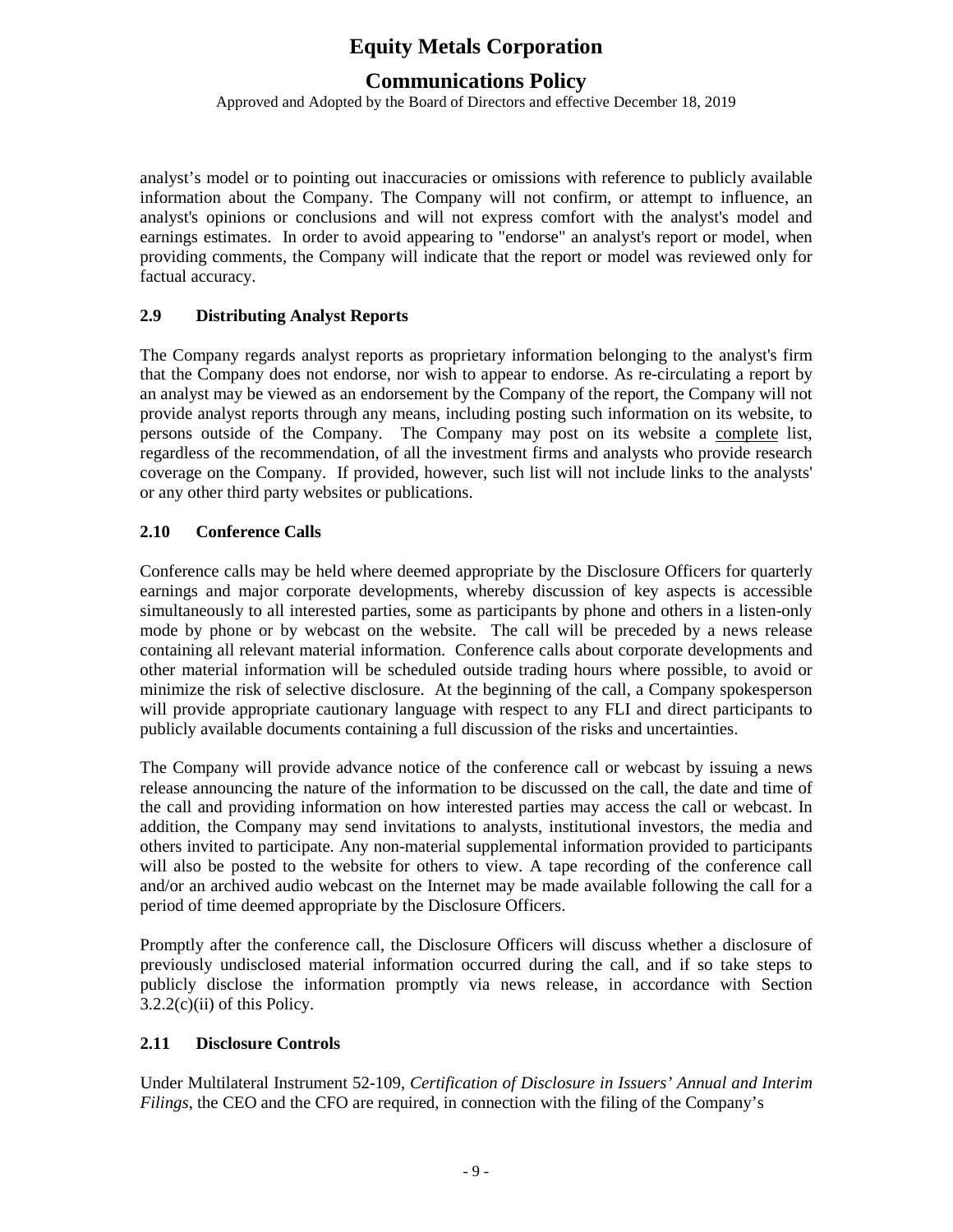## **Communications Policy**

Approved and Adopted by the Board of Directors and effective December 18, 2019

annual and interim statutory filings, to sign a certificate certifying a number of things including matters in relation to the Company's "disclosure controls and procedures" ("Disclosure Controls") which are generally defined as controls and other procedures of an issuer designed to provide reasonable assurance that the information required to be disclosed in the issuer's annual filings, interim filings or other reports is recorded, processed, summarized and reported within the prescribed time period.

In this connection, the Disclosure Officers will establish, maintain and evaluate reasonable Disclosure Controls and other procedures which are to be implemented and carried out under their supervision. To assist the Disclosure Officers, it is essential that all directors, officers and employees ensure that the Disclosure Officers are kept fully apprised of all pending and potentially material developments in the business affairs of the Company so that the Disclosure Officers are able to determine the appropriateness and timing of the public disclosure of those developments.

## **2.12 Maintaining Confidentiality**

The Company shall provide to all employees on-going education on the importance of maintaining the confidentiality of Company information and on the protocol to be followed in the event that they are asked (whether orally, in writing or electronically) by external stakeholders or others to comment on the Company's material or confidential information.

Any employee privy to confidential information is prohibited from communicating this information to anyone else, unless to do so is "in the necessary course of business". Efforts will be made to limit access to such confidential information to only those who need to know the information, and such persons will be advised that the information is to be kept confidential. Communication by e-mail leaves a physical track of its passage that may be subject to later decryption attempts. All confidential information being transmitted over the Internet must be secured by the strongest encryption and validation methods available. Employees must be aware of potential issues and limitations in using e-mail to transmit confidential information. Outside parties privy to undisclosed material information concerning the Company will be told that they must not divulge such information to anyone else, other than "in the necessary course of business" and that they may not trade in the Company's securities until the information is publicly disclosed. Such outside parties may be asked to confirm their commitment to non-disclosure in the form of a written confidentiality agreement.

In order to prevent the misuse or inadvertent disclosure of material information, the following procedures should be observed:

- (a) confidential matters should not be discussed in places where the discussion may be overheard, such as elevators, hallways, restaurants, airplanes or taxis;
- (b) confidential documents should not be read in public places and should not be discarded where others can retrieve them;
- (c) employees must ensure they maintain the confidentiality of information in their possession outside of the office;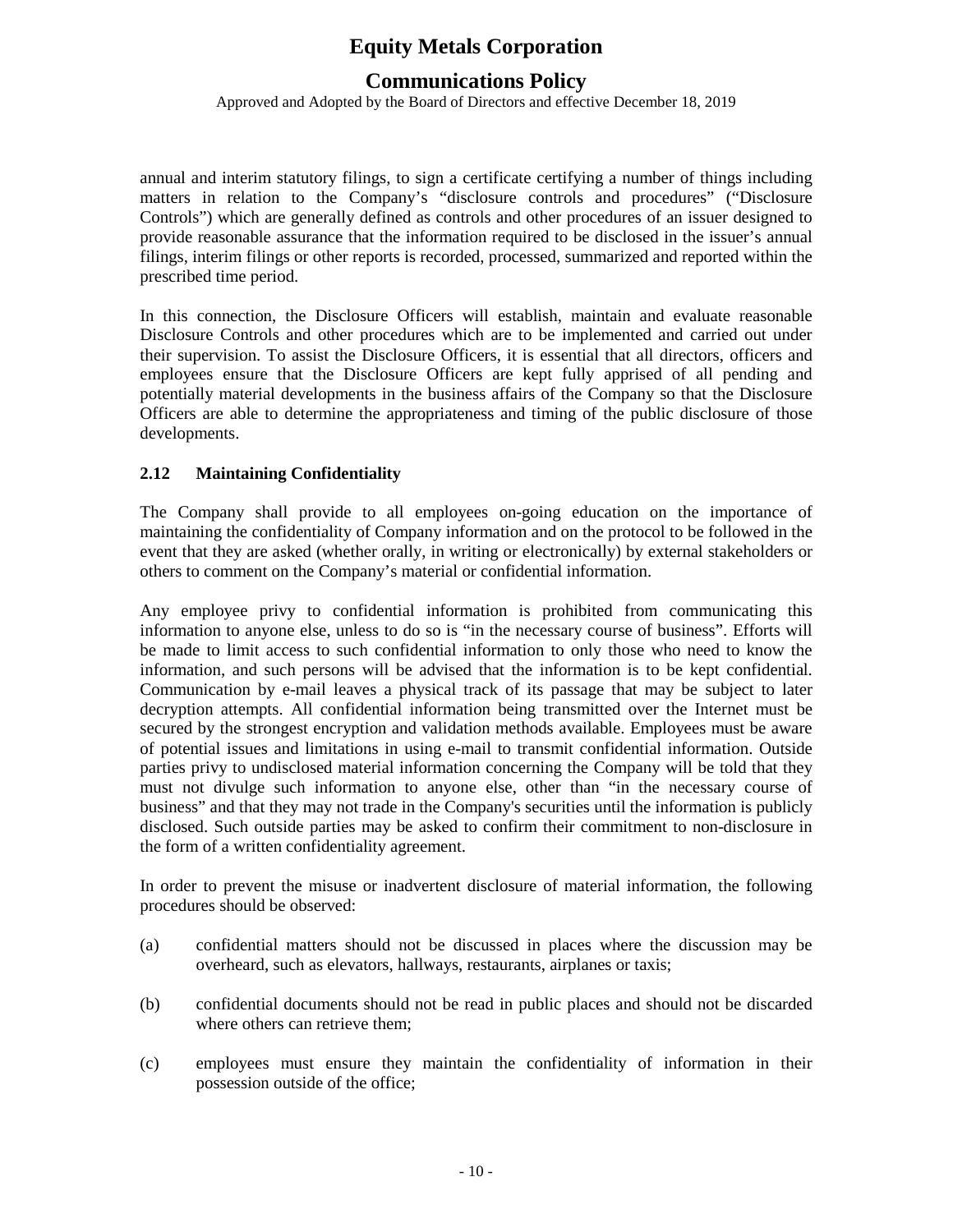## **Communications Policy**

Approved and Adopted by the Board of Directors and effective December 18, 2019

- (d) transmission of documents by electronic means, such as by fax or directly from one computer to another, should be made only where it is reasonable to believe that the transmission can be made and received under secure conditions;
- (e) unnecessary copying of confidential documents should be avoided and documents containing confidential information should be promptly removed from conference rooms and work areas after meetings have concluded. Extra copies of confidential documents should be shredded or otherwise destroyed;
- (f) access to confidential electronic data should be restricted through the use of passwords;
- (g) documents and files containing confidential information should be kept in a safe place where access is restricted to individuals who "need to know" that information "in the necessary course of business"; and
- (h) all proprietary information, including computer programs and other records, remain the property of the Company and may not be removed, disclosed, copied or otherwise used except in the normal course of employment or with the prior permission of a Disclosure Officer.

#### **2.13 Electronic Communications**

(a) General. The Disclosure Officers shall have responsibility for ensuring that the Company's material information and investor information on the Company website is accurate, complete, up-to-date and in compliance with relevant securities laws. Investor information shall be maintained in a separate area of the Company website to ensure a distinction with the promotional areas of the website

Employees are prohibited from participating in discussions about the Company on electronic chat rooms, bulletin boards or news groups. Chat rooms, bulletin boards or news groups may be the genesis for rumours about the Company, which may or may not be factual. Employees who encounter a discussion pertaining to the Company, its activities or securities should advise a Disclosure Officer immediately so that the discussion may be monitored.

The website shall include a notice that advises the reader that the information posted was accurate at the time of posting but may be superseded by subsequent disclosures. As much as practical, all data posted to the website shall show the date that such material was posted. Any material changes in information must be updated in a timely manner. The Company will keep available on its website a minimum of two years' annual reports, news releases and other continuous disclosure documents, unless the Disclosure Officers believe that certain of these materials need to be removed earlier.

(b) Web Links. Links from the Company's website to a third-party website must be approved by a Disclosure Officer. Any such links will include a notice that advises the reader that he or she is leaving the Company's website and that the Company is not responsible for the contents of the other site.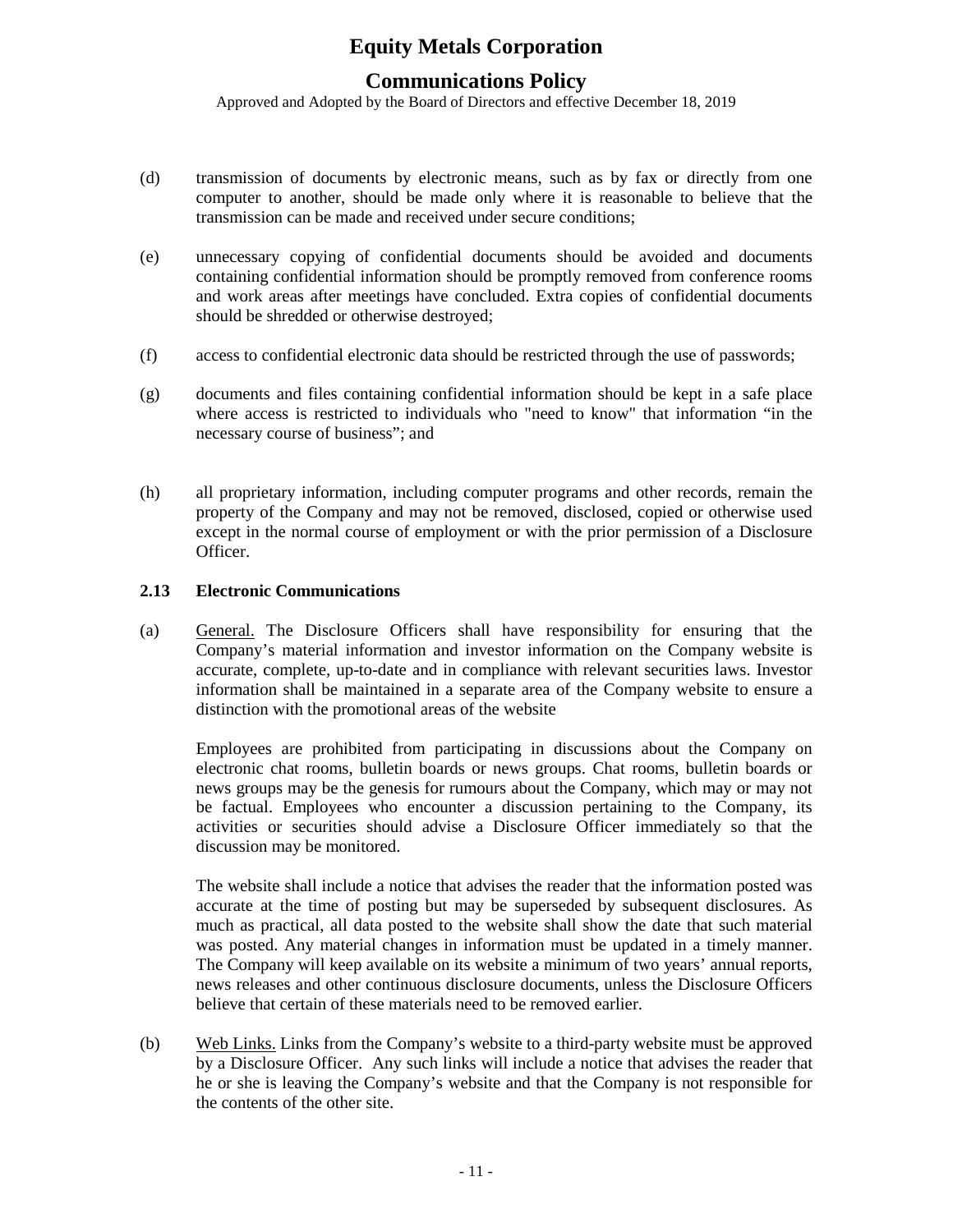## **Communications Policy**

Approved and Adopted by the Board of Directors and effective December 18, 2019

- (c) Website Disclosures. Disclosure on the Company's website alone does not constitute adequate disclosure of information that is considered material non-public information. Any disclosures of material information must be handled in accordance with this Policy prior to publication on the website.
- (d) Electronic Enquiries. Response to electronic enquiries will be the responsibility of the qualified person or persons within the Company designated by the Disclosure Officers for that purpose. Only public information or information which could otherwise be disclosed in accordance with this Policy shall be utilized in responding to electronic inquiries.

## **2.14 Rumours**

The Company does not comment, affirmatively or negatively, on rumours. This also applies to rumours on the Internet. The Company's designated spokespersons will respond consistently to those rumours, with words to the effect of, "It is our policy not to comment on market rumours or speculation". If undisclosed material information has been leaked and appears to be affecting trading activity in the Company's shares, or the Exchange requests that the Company make a definitive statement in response to a market rumour that is causing unusual activity in the stock, the Disclosure Officers will consider the matter and determine if a trading halt should be discussed with the Exchange and to promptly issue a news release disclosing the relevant material information or confirm there is no undisclosed material information.

## **2.15 Communication and Enforcement**

This Policy will be circulated to all directors, officers and employees upon its inception, and again whenever significant changes are made to it or the Disclosure Officers otherwise deem it necessary. New directors, officers and employees will be provided with a copy of this Policy upon joining the Company.

Nothing in this Policy should be construed or interpreted as limiting, reducing or eliminating the obligation of any director, officer or employee of the Company to comply with all applicable laws. Conversely, nothing in this Policy should be construed or interpreted as expanding applicable standards of liability under provincial or federal law for directors or officers of the Company.

A director, officer or employee who violates this Policy may face disciplinary action up to and including termination of his or her employment or association with the Company. The violation of this Policy may also violate certain securities laws. If the Company discovers that a director, officer or employee has violated any securities laws, the Company may refer the matter to the appropriate regulatory authorities, which could lead to penalties, fines or imprisonment.

This Policy has been reviewed by the Audit Committee and approved by the Board of Directors.

The Disclosure Officers will recommend any material changes to this Policy for review by the Audit Committee and approval by the Board of Directors as needed.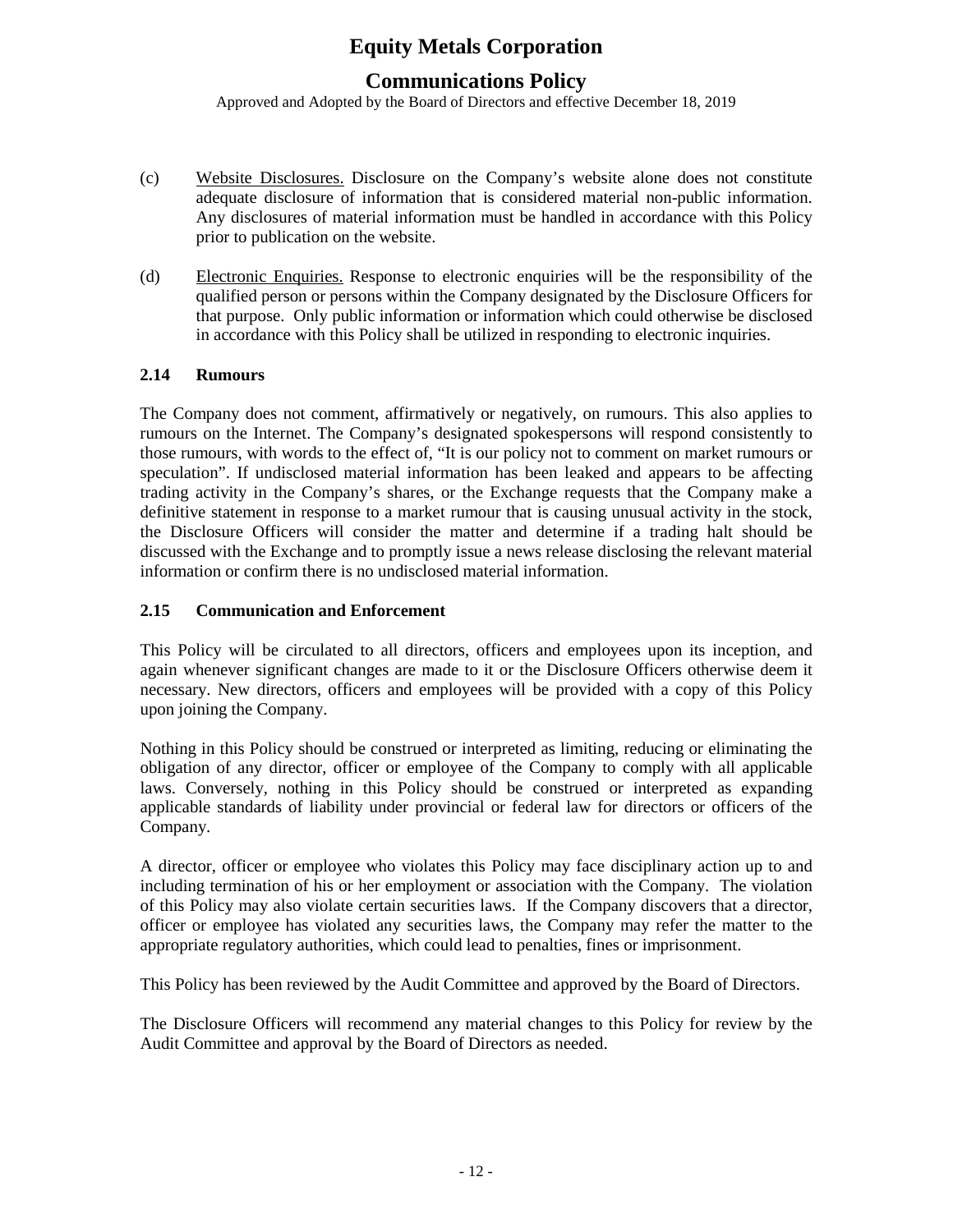## **Communications Policy**

Approved and Adopted by the Board of Directors and effective December 18, 2019

## **APPENDIX "A"**

#### **Examples of Information That May Be Material**

(Reproduced from National Policy 51-201)

#### **Changes in Corporate Structure**

- changes in share ownership that may affect control of the company
- major reorganizations, amalgamations, or mergers
- take-over bids, issuer bids, or insider bids

#### **Changes in Capital Structure**

- the public or private sale of additional securities
- planned repurchases or redemptions of securities
- planned splits of common shares or offerings of warrants or rights to buy shares
- any share consolidation, share exchange, or stock dividend
- changes in a company's dividend payments or policies
- the possible initiation of a proxy fight
- material modifications to the rights of security holders

#### **Changes in Financial Results**

- a significant increase or decrease in near-term earnings prospects
- unexpected changes in the financial results for any period
- shifts in financial circumstances such as cash flow reductions, major asset write-offs or write-downs
- changes in the value or composition of the company's assets
- any material change in the company's accounting policies

#### **Changes in Business and Operations**

- any development that effects the Company's resources, technology, products or markets
- a significant change in capital investment plans or corporate objectives
- major labour disputes or disputes with major contractors or suppliers
- significant new contracts, products, patents, or services or significant losses or contracts or business
- significant discoveries by resources companies
- changes to the board of directors or executive management (CEO, CFO, COO or president)
- the commencement of, or developments in, material legal proceedings or regulatory matters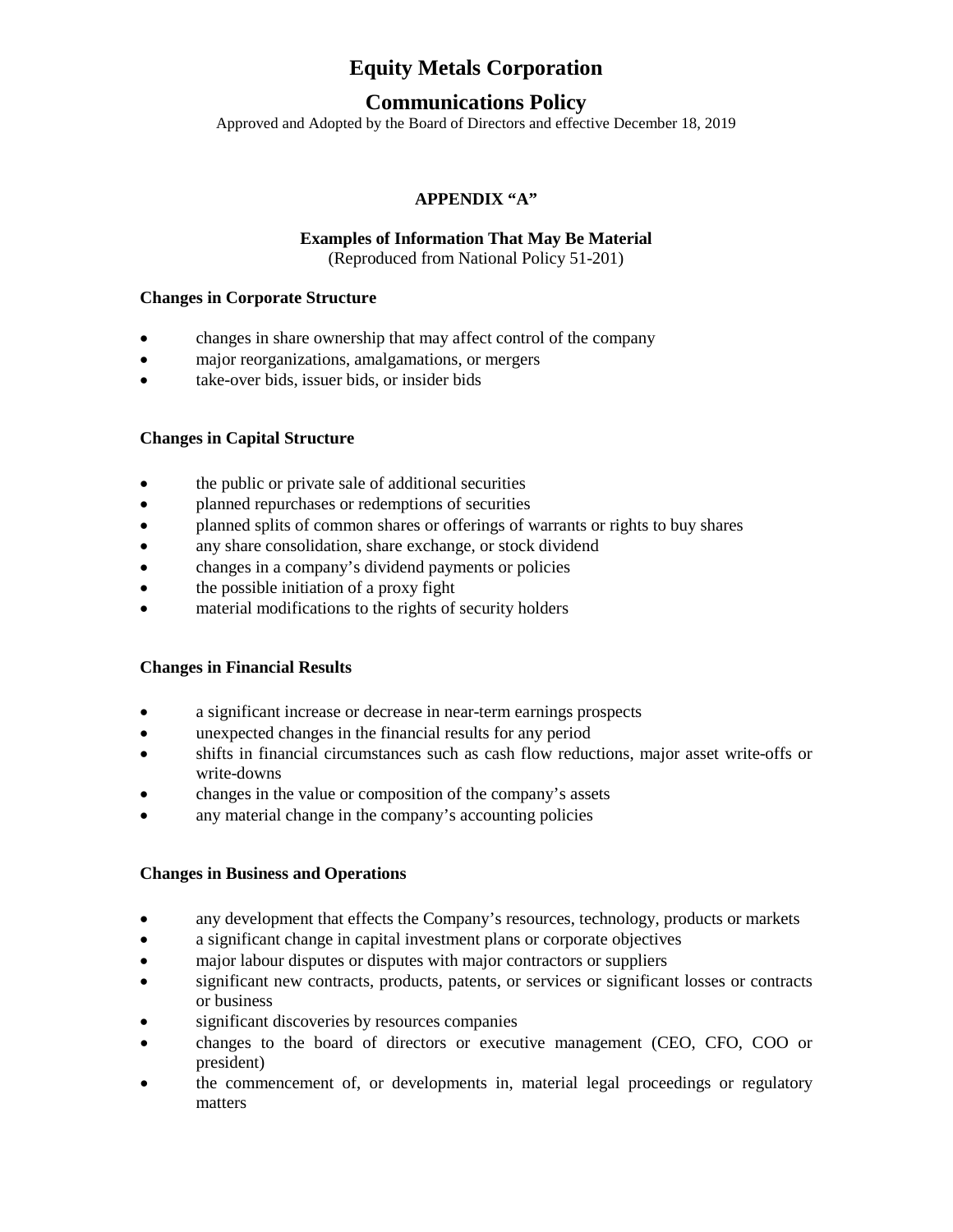# **Communications Policy**

Approved and Adopted by the Board of Directors and effective December 18, 2019

- waivers of corporate ethics and conduct rules for officers, directors and other key employees
- any notice that reliance on a prior audit is no longer permissible
- de-listing of the company's securities or their movement from one quotation system or exchange to another.

## **Acquisitions and Dispositions**

significant acquisitions or dispositions of assets, property or joint venture interests acquisitions of other companies, including a take-over bid for, or merger with, another company

## **Changes in Credit Arrangements**

- the borrowing or lending of a significant amount of money
- any mortgaging or encumbering of the company's assets
- defaults under debt obligations, agreements to restructure debt, or planning enforcement procedures by a bank or any other creditors
- changes in rating agency decisions
- significant new credit arrangement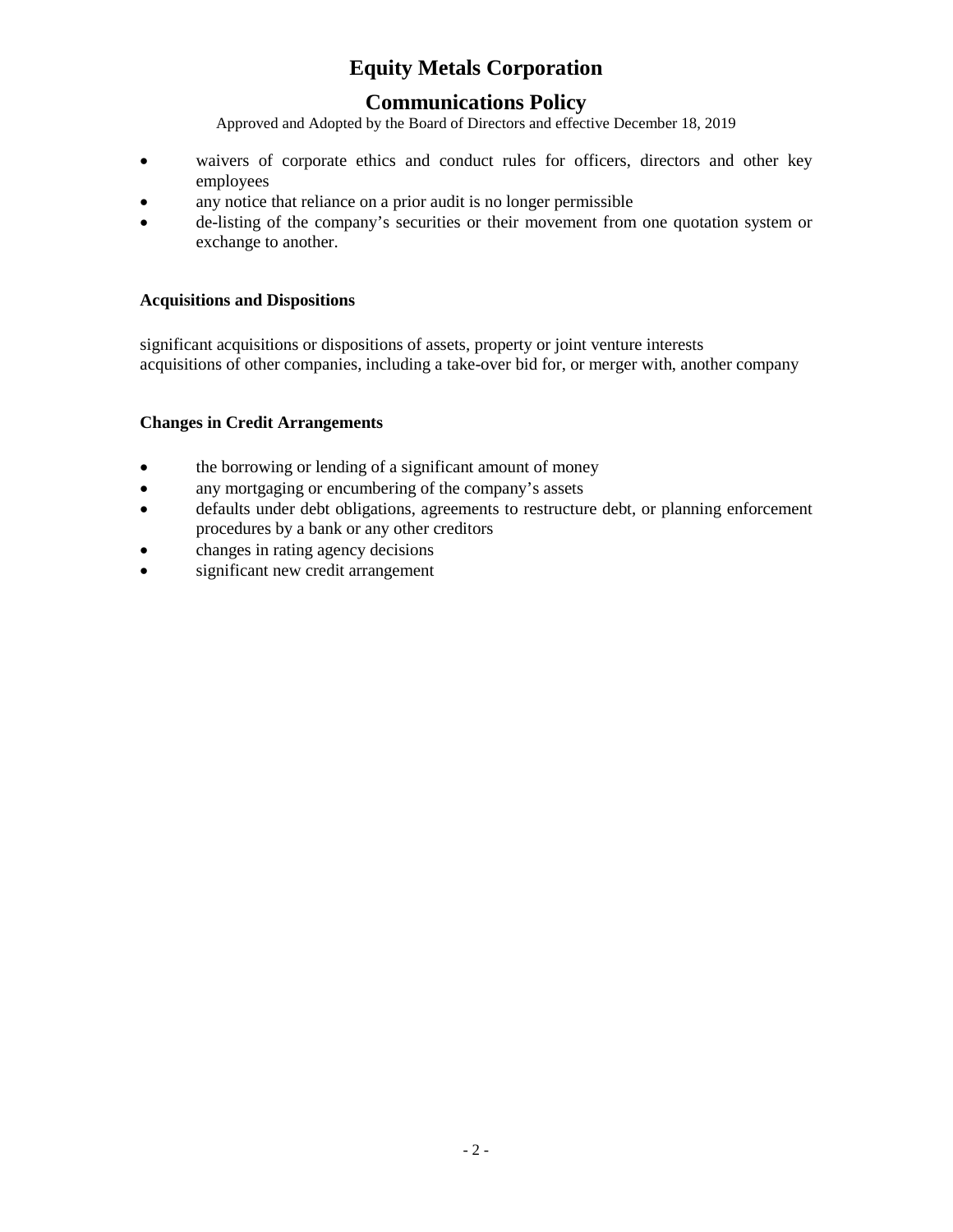## **Communications Policy**

Approved and Adopted by the Board of Directors and effective December 18, 2019

#### **APPENDIX "B"**

\_\_\_\_\_\_\_\_\_\_\_\_\_\_\_\_\_\_\_\_\_\_\_\_\_\_\_\_\_\_\_\_\_\_\_\_\_\_\_\_\_\_\_\_\_\_\_\_\_\_\_\_\_\_\_\_\_\_\_\_\_\_\_\_\_\_\_\_\_\_\_\_\_\_\_\_\_\_

# **SECURITIES TRADING POLICY**

The following Securities Trading Policy ("**Policy**") has been approved by the Board of Directors of Equity Metals Corporation (the "**Company**").

#### **1. PURPOSE OF THE POLICY**

Canadian securities laws prohibit "**insider trading**" and impose restrictions on the trading of shares or other securities issued by the Company while in possession of material undisclosed facts or changes relating to the Company. The purpose of this Policy is to raise the general level of awareness of the trading and confidentiality obligations of directors, officers and employees of the Company and others who may be in possession of, or may have access to, confidential, material information regarding the Company. The rules set out in this Policy are intended to ensure that persons having knowledge of material information not generally disclosed to the public do not take advantage of such information through trading in securities issued by the Company or in securities of other corporations whose price would be affected by such undisclosed material information. This Policy is also intended to ensure that the Company's directors, officers and employees act, and are perceived to act, in accordance with applicable laws and the highest standards of ethical and professional behaviour.

**This Policy is not intended to provide an in-depth legal analysis of insider trading rules but rather to serve as a guideline for the purpose of limiting the possibility of illegal or inappropriate use of undisclosed confidential material information, facts or changes regarding the Company. The onus of complying with this Policy and the relevant insider trading and other securities legislation lies with each individual director, officer and employee of the Company and its subsidiaries, each of whom is expected to be familiar with this Policy and such legislation and to comply fully with them. Breaches of confidentiality and violations of insider trading and tipping laws carry severe consequences both for the Company and the individuals involved. Therefore, all employees, officers and directors of the Company must comply with the provisions and procedures of this Policy. An employee who violates this Policy may face disciplinary action up to and including termination of his or her employment. A breach of this Policy may also violate certain securities laws. This Policy also reinforces the Company's commitment to guard its confidential information. The ethical and business principles underlying this Policy may extend beyond even the stringent requirements of applicable securities laws.**

#### **2. APPLICATION OF THE POLICY**

This Policy applies to the directors, officers and employees of the Company or any of its insiders, affiliates (including subsidiaries) or associates, and to any other person who may be in possession of, or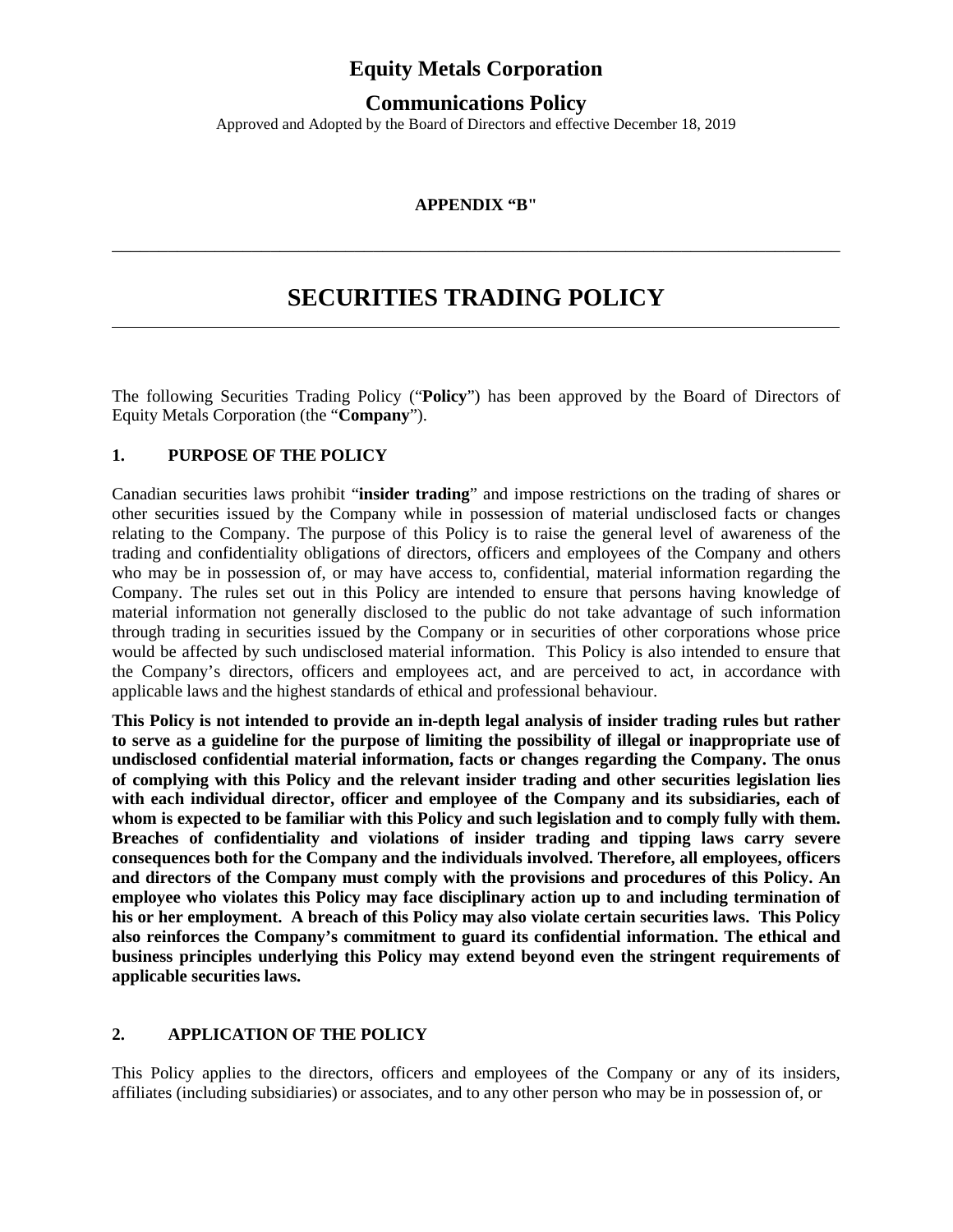## **Communications Policy**

Approved and Adopted by the Board of Directors and effective December 18, 2019

have access to, confidential, material information regarding the Company. For the purposes of this Policy, the term "**employees**" includes all permanent, contract, secondment and temporary agency employees who are on long-term assignments with the Company or any of its subsidiaries, as well as to consultants to the Company or any of its subsidiaries.

For purposes of this Policy and until the designation is changed by the Board of Directors of the Company, the Company's Chief Financial Officer has been designated as the individual designated by the Board of Directors of the Company whom employees or insiders may contact to determine whether or not they may execute trades in the market (the "Information Officer") and can be contacted at 604-684-9384.

## **3. TRADING PROCEDURES FOR DIRECTORS, OFFICERS AND EMPLOYEES**

In order to prevent insider trading and tipping violations, the following procedures must be followed by all directors, officers and employees of the Company or any of its insiders, affiliates (including subsidiaries) or associates:

*General Prohibition Against Using Material Information and Tipping:* **All directors, officers and employees of the Company who have knowledge of undisclosed material information relating to the Company or its business (sometimes referred to herein as "you" or "your") are expressly prohibited from buying or selling, exercising options to buy or sell or tipping someone else to buy or sell (or not to buy or sell), securities of the Company unless and until such information has been publicly disclosed and disseminated. If this undisclosed material information relates to any other company with which the Company is negotiating or doing business, you may not trade in the securities of such other company on the basis of such information, nor may you communicate such information to others.**

- (a) *Family Members:* This prohibition applies to family members and others living in your household who gain access to or become aware of undisclosed material information relating to the Company. You are also responsible for their compliance with this Policy.
- (b) *Timing of Transactions:* As a general rule, if you know of material information relating to the Company or its business, you should not engage in any transactions relating to securities of the Company (including the exercise of stock options) until at least the commencement of the second trading day after the material information is publicly disclosed by news release.
- (c) *Blackout Periods:* Directors, officers and employees of the Company who have access to undisclosed material information relating to the Company or its business in the normal performance of their duties are subject to "blackout periods" during which they will be prohibited from trading in securities of the Company. For further information on "blackout periods", see section 3.4 of the Company's Communications Policy. All directors, officers and employees who are made aware of a "blackout period" are prohibited from communicating (tipping) internally or externally to anyone else that the Company is subject to a "blackout period". Exceptions to the prohibition against trading during "blackout periods" may only be made with the prior approval of the President of the Company or his designate after consultation with legal counsel.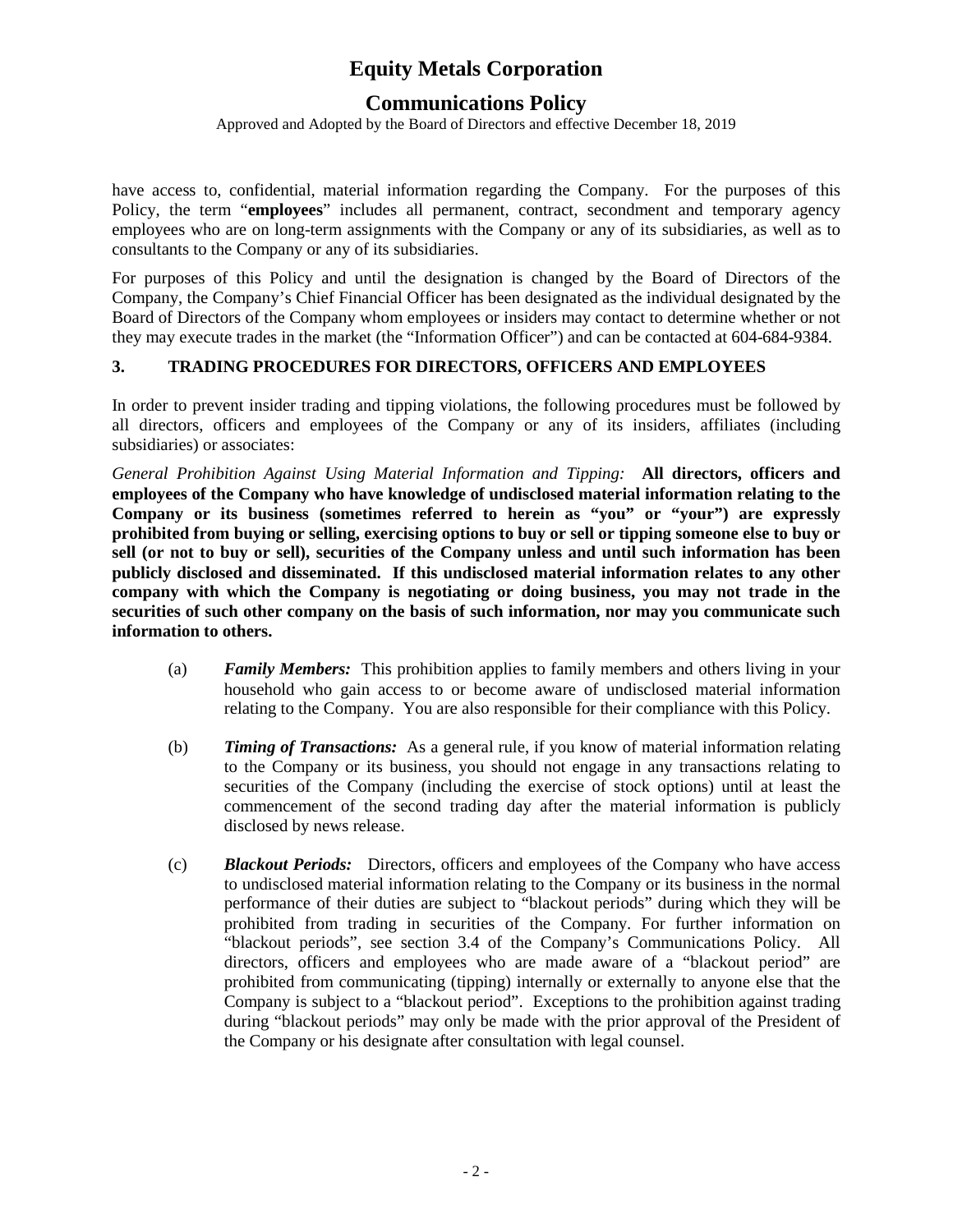## **Communications Policy**

Approved and Adopted by the Board of Directors and effective December 18, 2019

## **4. QUESTIONS**

Any questions regarding this Policy should be directed to the Information Officer.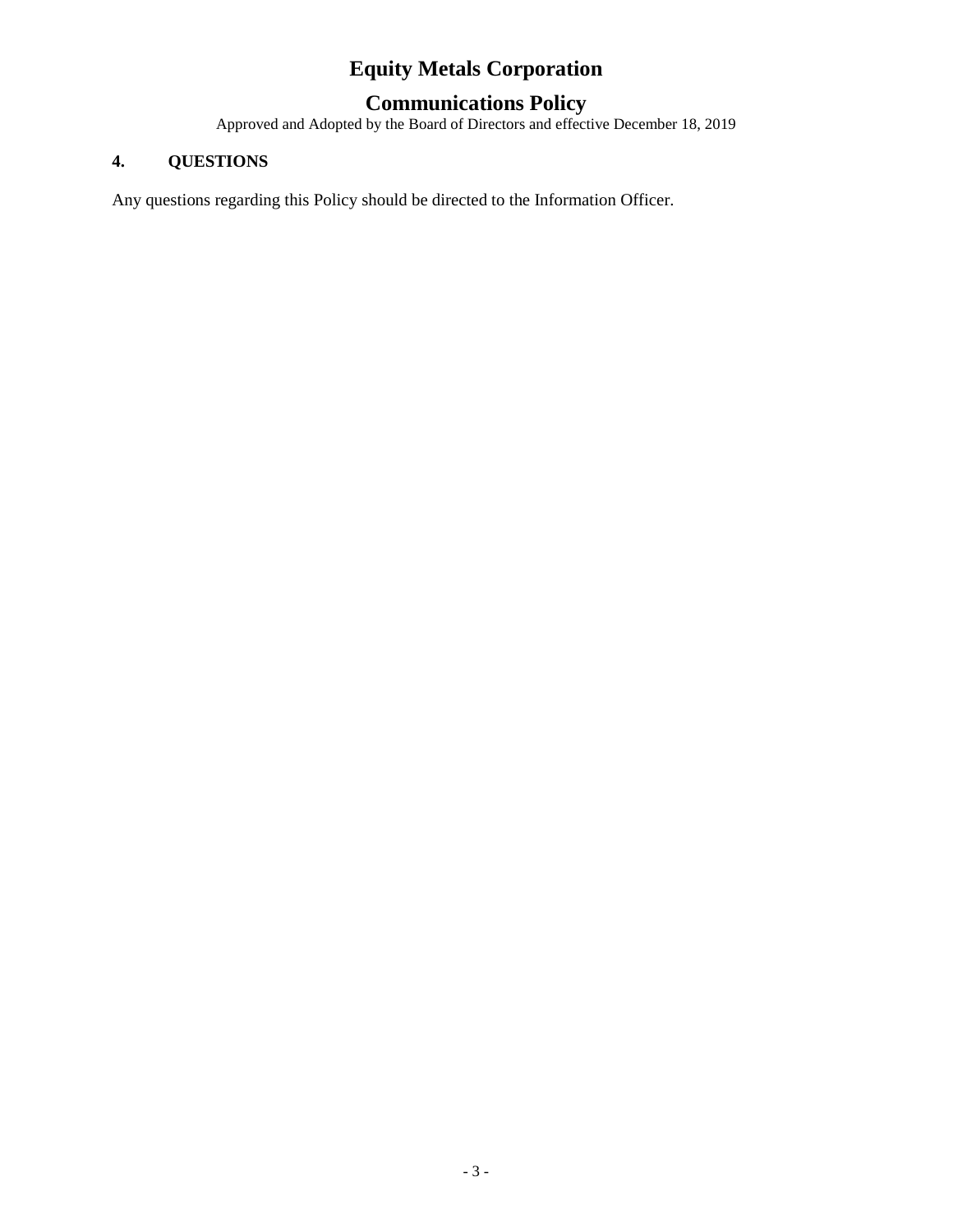# **SECURITIES TRADING POLICY**

# **ACKNOWLEDGEMENT**

The undersigned acknowledges having read the Securities Trading Policy of Equity Metals Corporation adopted by the Board of Directors effective December 18, 2019 and agrees to comply with such Policy in all respects. The undersigned further acknowledges that all members of the undersigned's family, all other persons who live with the undersigned and all holding companies and other related entities of the undersigned and all persons or companies acting on behalf of or at the request of any of the foregoing are also expected to comply with such Policy.

The undersigned acknowledges that any violation of such Policy may constitute grounds for immediate suspension or dismissal.

DATED this  $\_\_\_\_\_\_\_\_\$  day of  $\_\_\_\_\_\_\_\_\_\_\_\_\_\_\_\_\_\_$ 

Signature

Name (Please Print)